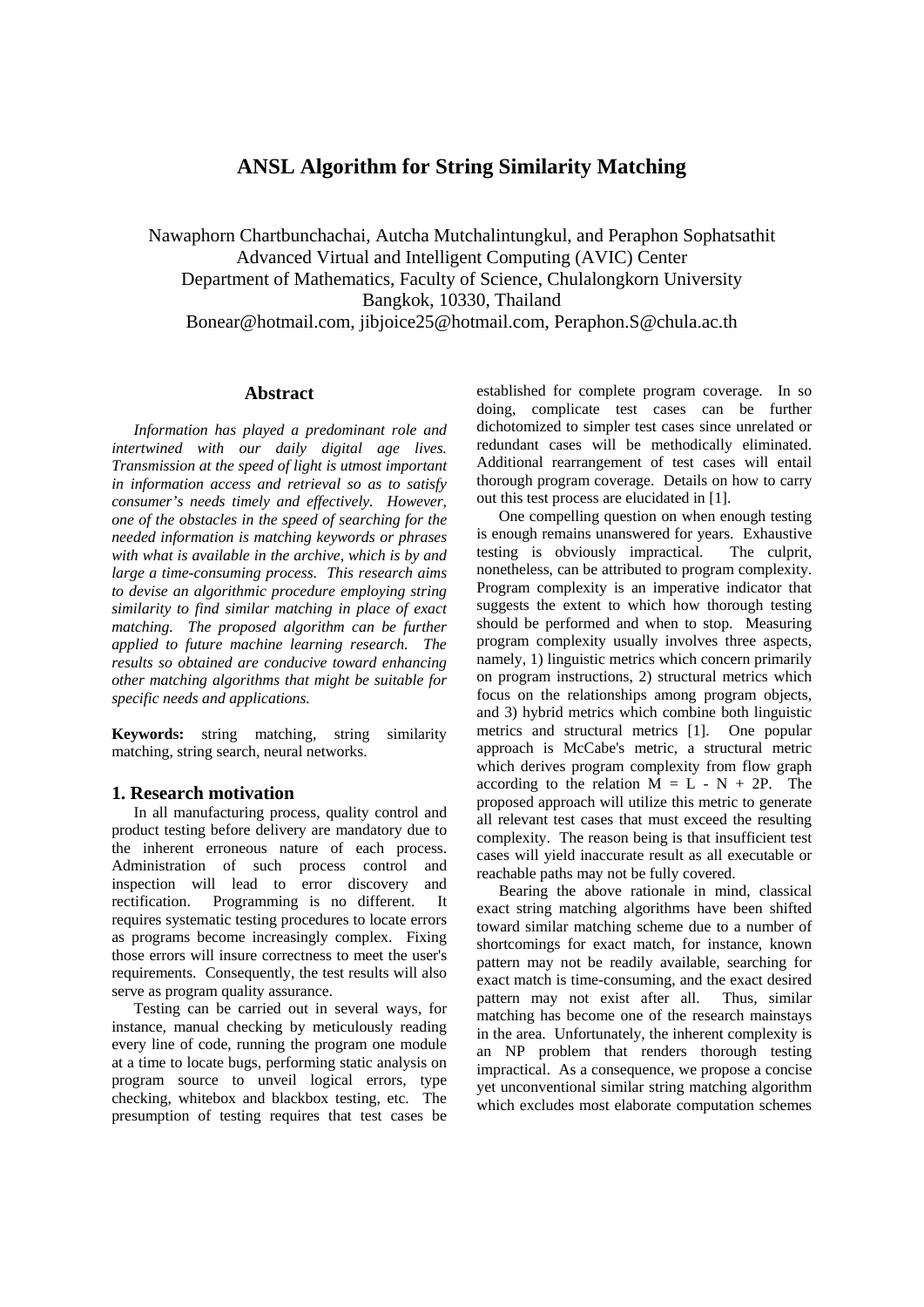but hopefully is efficient to operate on a variety of string matching problems. The ultimate objective is to adapt it in machine learning [4] technology.

### **2. Related work**

Senvar and Bener [9] translate meanings into weights which eventually are converted to the deviation from the vocabulary tree. This technique has been employed to keyword sequencing. Hofmann [7] applies Probabilistic Latent Semantic Analysis (PLSA) in similarity search analysis. Ma, Zhang, and He [8] suggest the use of word grouping to facilitate closest similarity comparison. Balinski and Danilowicz [6] introduce a distance ordering approach based on how far the search document deviates from the ideal one. Regardless of the forms of weight, distance, or meaning conversion, such representations lend themselves to word/document related researches such as partitioning, hierarchical/flat, non-hierarchical clustering, k-means clustering, Buckshot, Fractionation, all of which utilize single word, sentence, and snippet to devise efficient similarity search algorithms that yield the closest result to user's search objective.

A number of existing techniques rest on the aforementioned methodologies such as suffix tree, tries, in particular, finite state automaton based search algorithms [10, 12] and dynamic programming [11], all of which are computationally complex. The proposed algorithm, however, investigates on different aspects such as string relationships, their occurrences, and inherent roles they play in matching considerations.

## **3. Proposed ANSL approach**

The proposed ANSL algorithm is developed to find string similarity patterns in search texts or target strings to replace similar matching [5]. The user specifies either a single or more word patterns. For a short one word string, the algorithm will start comparing one character at a time and determine the similarity based on user specified threshold. In a long string containing more than one word, the algorithm will proceed to compare one word at a time in the order they appear. Each word's pattern similarity is accumulated, whereby the overall similarity value will reach the specified threshold. The algorithm measures the ratio which is determined from character position, the number of matched or similar characters, character transposition, distance between matched characters, and the different between number of characters in source and target strings. The criteria for pattern similarity are as follows:

1. The allowable string patterns consist only of A-Z and 0-9. Special characters are not permitted.

- 2. Pattern length limits to 20 characters.
- 3. Similarity value is computed directly from the position of matched characters
- 4. Characters are grouped and formed not more than 4 words, each of which must abide by the above pattern regulations.
- 5. In case of multiple matching, only one word in the same sentence is considered.
- 6. Users must specify similarity percentage (threshold) before comparison commences.

# **4. Preliminary experiments on similar matching**

Since there are no dedicated similarity matching algorithms for specific application and usage, this research has established an empirical formula to determine the percentage of string similarity between two words as follows:

*Similarity (in percentage)* 

*= (no. of matched characters / no. of characters in pattern) \* 100* 

In practice, it was found that the above formula could not achieve the desired accuracy threshold since the length of target string might exceed source string that would fail to yield approximately 100% similarity result. Moreover, each matched character might not be conventionally ordered from left to right. In order to arrive at an effective word similarity matching, the proposed algorithm incorporates a number of relevant factors into consideration. They are:

Factor 1: Number of matched characters in wrong position

Factor 2: Distance between two consecutive matched characters

Factor 3: Number of unmatched characters in target string

The above three factors must be carefully weighed in accordance with their application domains. Denote w1, w2, and w3 as the weight of factor 1, 2, and 3, respectively. The above formula becomes

*Similarity (in percentage)* 

- *= (no. of matched characters / no. of characters in pattern \* 100)* 
	- *no. of matched characters in wrong position \* w1*

 *- distance between two consecutive matched* 

*characters \* w2* 

 *- no. of unmatched characters in target string \* w3*  where w1, w2, and w3 can be obtained from a

preliminary similarity analysis which is depicted in Table 1.

Note that every target string contains three matched characters, but yields different weight factors ranging from 1-5 based on our empirical test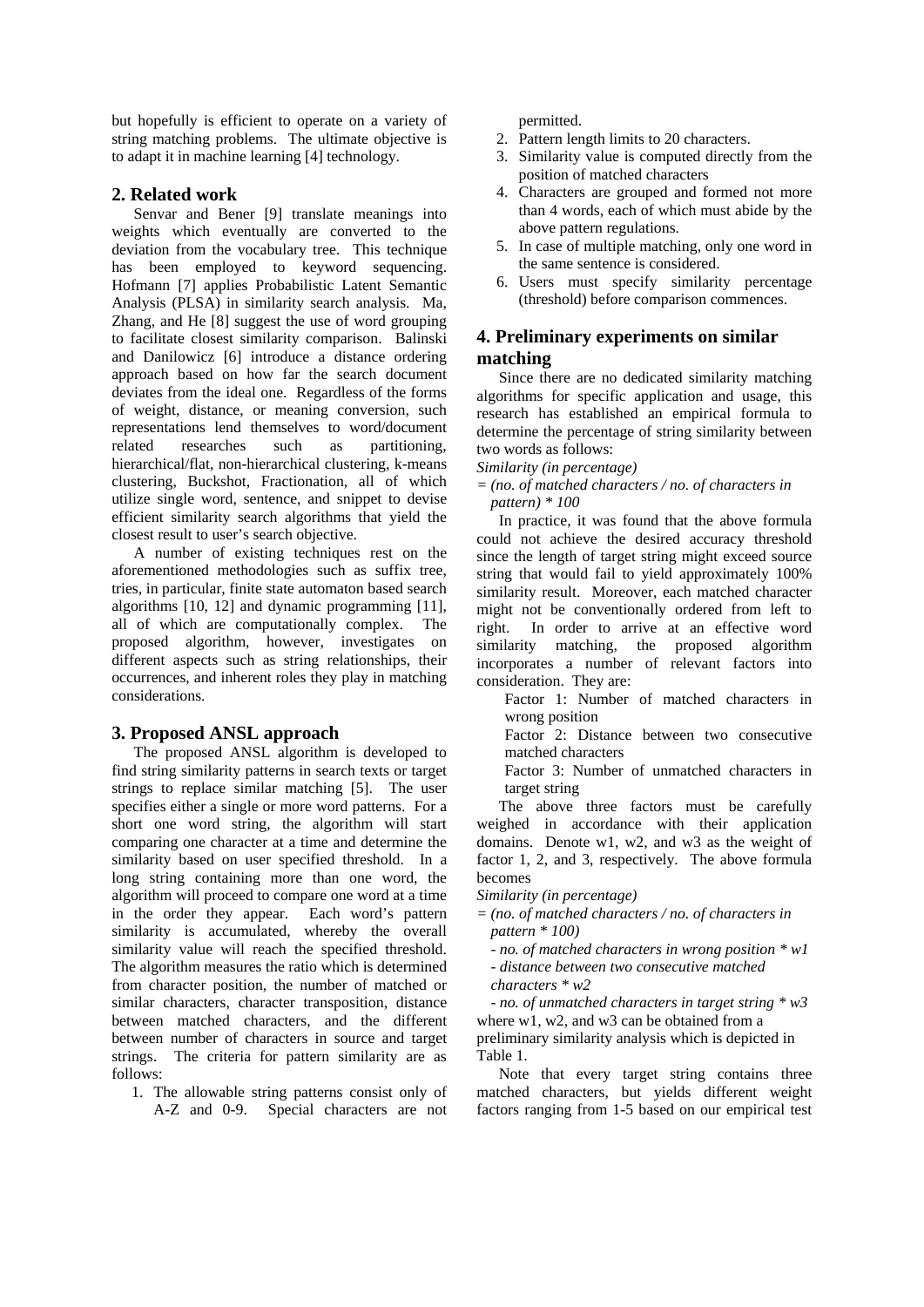runs. Upon some preliminary trial and error, we arrived at the appropriate weight values to be  $w1 = 4$ ,  $w2 = 2$ , and  $w3 = 2$  as shown in Table 2.

| target<br>string | matched<br>characters<br>in wrong<br>position | distance between<br>two consecutive<br>matched<br>characters | unmatched<br>character in<br>target string |
|------------------|-----------------------------------------------|--------------------------------------------------------------|--------------------------------------------|
|                  |                                               |                                                              |                                            |
| <b>ABC</b>       |                                               |                                                              |                                            |
| <b>BAC</b>       |                                               |                                                              |                                            |
| CAB              |                                               |                                                              |                                            |
| <b>ABDC</b>      |                                               |                                                              |                                            |
| <b>ABDEC</b>     |                                               |                                                              |                                            |
| <b>ABCD</b>      |                                               |                                                              |                                            |
| ABCDE            |                                               |                                                              |                                            |

Table 1 weight analysis of string similarity

Table 2 string similarity in comparison to "the"  $u_1 = 4$ , w2 = 2,

| using $w1 = 4$ , $w2 = 2$ , and $w3 = 2$ |                                                   |                                                                 |                                                    |                           |  |  |
|------------------------------------------|---------------------------------------------------|-----------------------------------------------------------------|----------------------------------------------------|---------------------------|--|--|
| target<br>string                         | matched<br>characte<br>rs in<br>wrong<br>position | distance<br>between two<br>consecutive<br>matched<br>characters | unmatche<br>d<br>characters<br>in target<br>string | similari<br>value<br>(% ) |  |  |
| the                                      |                                                   |                                                                 |                                                    | 100                       |  |  |
| they                                     |                                                   |                                                                 |                                                    | 98                        |  |  |
| hate                                     |                                                   |                                                                 |                                                    | 92                        |  |  |
| another                                  |                                                   |                                                                 |                                                    | 92                        |  |  |
| teach                                    |                                                   | $\mathfrak{D}$                                                  | $\mathfrak{D}$                                     | 88                        |  |  |
| heat                                     | $\mathfrak{D}$                                    |                                                                 |                                                    | 88                        |  |  |
| technic                                  |                                                   |                                                                 |                                                    | 86                        |  |  |

The above preliminaries are insufficient to accommodate long string or sentence (containing more than one word) similar matching as they yield only percentage of word similarity. The formula accounts for individual word similarity that does not scale up to sentence context. As such, some adjusting factors must be enhanced to fine tune the yield of the modified formula.

 *Overall similarity (in percentage) =* 

 *(no. of similar words / no. of subpattern \* average similarity of all subpatterns)* 

 *- no. of words having matched characters in wrong position \* W1* 

 *- distance between two consecutive matched words \* W2* 

where W1 and W2 are weights corresponding to word similarity in target sentence.

Notice that the size of target string is not included in the above computation as in the previous scenario since it can be arbitrarily long. In particular, those strings that might contain many unmatched patterns will result in low overall similarity percentage. As a consequence, string size factor is dropped to avoid any sporadic outcome. From our preliminary findings, the proper weight so obtained are  $W1 = 4$ and  $W2 = 2$ . These values could be more reliably approximated by means of neural network technique.

#### **5. Experiments**

The experimental design of similarity measurement systematically dichotomizes all possible factorial combinations into a number of steps as follows:

Step 1:apply only factor 1 Step 2: apply only factor 2 Step 3: apply only factor 3 Step 4: apply only factor 1 and 2 Step 5:apply only factor 1 and 3 Step 6: apply only factor 2 and 3 Step 7: apply all factors

Table 3 demonstrates sample computations of similarity weight from target string stored in files. Table 4 summarizes the above experimental steps for all three relevant factors.

Table 3 sample computations of similarity weight

| pattern | target string | relevant<br>factor | similarity<br>value $(\%)$ |
|---------|---------------|--------------------|----------------------------|
| student | students      |                    | 98                         |
| were    | where         |                    | 97                         |
| rat     | art           |                    | 96                         |

Table 4 summary of similarity results

| trial no. | average similarity value |        |        |
|-----------|--------------------------|--------|--------|
|           | file A                   | file B | file C |
|           | 81                       | 68     | 76     |
|           | 79                       | 65     | 74     |
|           | 76                       | 57     | 69     |
|           | 79                       | 64     | 73     |
|           | 76                       | 56     | 69     |
| 6         | 75                       | 56     | 71     |
|           |                          | 55     | 73     |

where test file A, B, and C contain different types of string to be tested, i.e., file A holds long sentences (strings), file B is a C program, and file C holds short strings. Note that the similarity values reduce as the number of factors involved increase, as well as the characteristics of the strings themselves. The inherent characteristics of the strings play an important role in similarity evaluation. For example, strings may contain repeated or similar words that do not introduce any distinction as in the case of file B. Thus, taking only relevant factors into consideration by the proposed ANSL algorithm significantly arrive at more accurate similarity estimation.

Some benefits from similar matching approach are worth mentioning. First and foremost, searching can be performed efficiently faster than exact matching, whereby considerable time saving is attained. As keyword matching no longer gives the full satisfaction results, full-text search has gained its applicability for real life use. The needs for fast, efficient, and effective search schemes and algorithms are inevitably urgent. Thus, the proposed